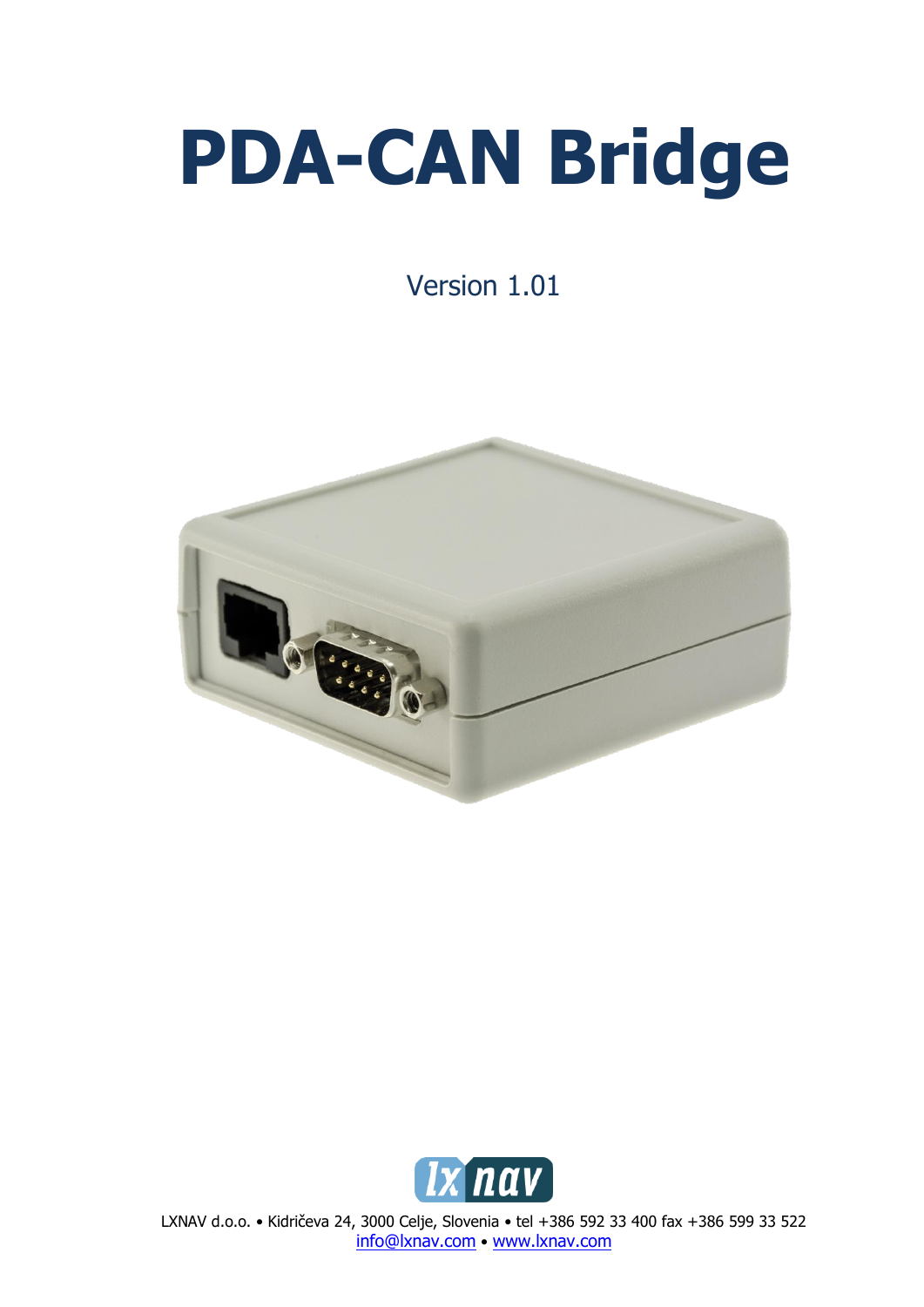| <b>Important Notices</b>                                  | 3 |
|-----------------------------------------------------------|---|
| 1.1 Limited warranty                                      | З |
| 2 Installation                                            | 4 |
| <b>Packing list</b><br>2.1                                | 4 |
| <b>Basics</b><br>2.2                                      | 4 |
| 2.3 Installation                                          | 4 |
| 2.4 Wirings                                               | 4 |
| 2.4.1 Symbols                                             | 4 |
| 2.4.2 Basic installation                                  | 5 |
| 2.4.3 More complex installation                           | 5 |
| 3 Firmware update                                         | 6 |
| <b>Updating LXNAV PDA-CAN firmware using OUDIE</b><br>3.1 | 6 |
| <b>Updating LXNAV PDA-CAN firmware using PC</b><br>3.2    | 7 |
| 3.3 Get in contact with us                                |   |
| <b>Revision History</b><br>4                              | 8 |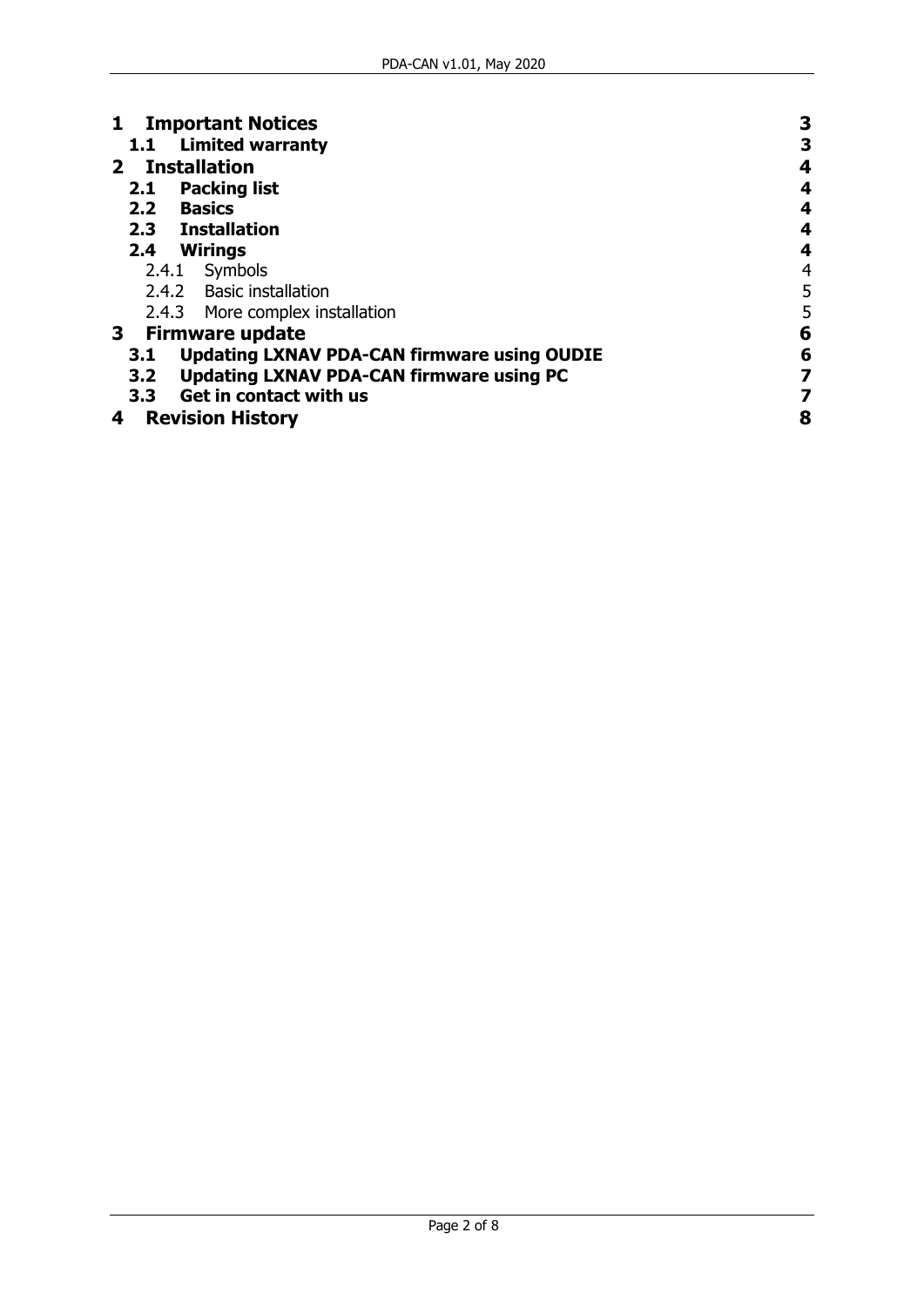# <span id="page-2-0"></span>**1 Important Notices**

Information in this document is subject to change without notice. LXNAV reserves the right to change or improve their products and to make changes in the content of this material without obligation to notify any person or organization of such changes or improvements.



A Yellow triangle is shown for parts of the manual which should be read very carefully and are important for operating the system.



Notes with a red triangle describe procedures which are critical and may result in loss of data or any other critical situation.



A bulb icon is shown when a useful hint is provided to the reader.

## <span id="page-2-1"></span>**1.1 Limited warranty**

This LXNAV PDA-CAN product is warranted to be free from defects in materials or workmanship for two years from the date of purchase. Within this period, LXNAV will, at its sole discretion, repair or replace any components that fail in normal use. Such repairs or replacement will be made at no charge to the customer for parts and labour, the customer shall be responsible for any transportation cost. This warranty does not cover failures due to abuse, misuse, accident, or unauthorized alterations or repairs.

THE WARRANTIES AND REMEDIES CONTAINED HEREIN ARE EXCLUSIVE AND IN LIEU OF ALL OTHER WARRANTIES EXPRESSED OR IMPLIED OR STATUTORY, INCLUDING ANY LIABILITY ARISING UNDER ANY WARRANTY OF MERCHANTABILITY OR FITNESS FOR A PARTICULAR PURPOSE, STATUTORY OR OTHERWISE. THIS WARRANTY GIVES YOU SPECIFIC LEGAL RIGHTS, WHICH MAY VARY FROM STATE TO STATE.

IN NO EVENT SHALL LXNAV BE LIABLE FOR ANY INCIDENTAL, SPECIAL, INDIRECT OR CONSEQUENTIAL DAMAGES, WHETHER RESULTING FROM THE USE, MISUSE, OR INABILITY TO USE THIS PRODUCT OR FROM DEFECTS IN THE PRODUCT. Some states do not allow the exclusion of incidental or consequential damages, so the above limitations may not apply to you. LXNAV retains the exclusive right to repair or replace the unit or software, or to offer a full refund of the purchase price, at its sole discretion. SUCH REMEDY SHALL BE YOUR SOLE AND EXCLUSIVE REMEDY FOR ANY BREACH OF WARRANTY.

To obtain warranty service, contact your local LXNAV dealer or contact LXNAV directly.

May 2020 COMPUTER COMPANY. All rights reserved.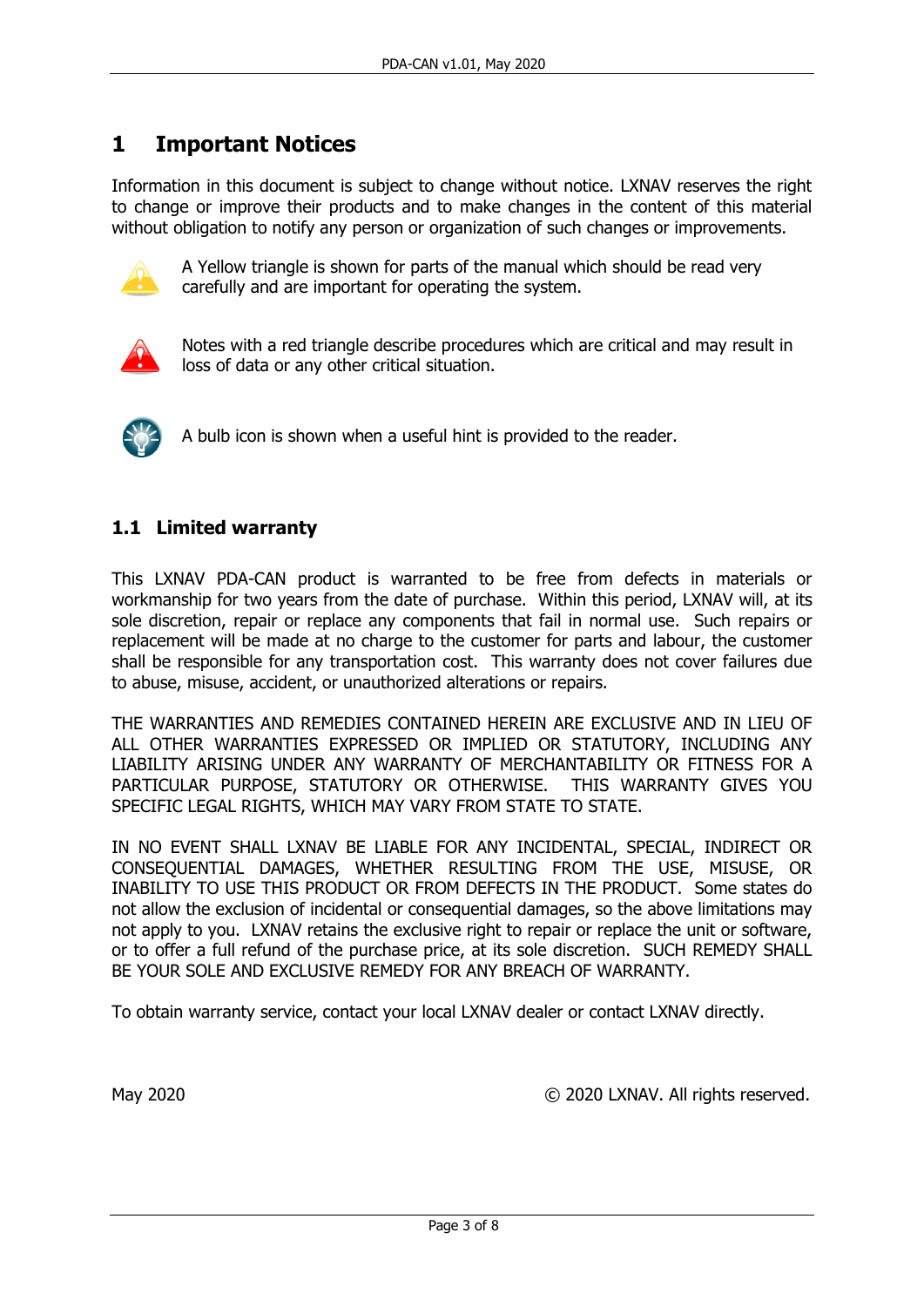# <span id="page-3-0"></span>**2 Installation**

#### <span id="page-3-1"></span>**2.1 Packing list**

- PDA-CAN
- CAN BUS
- CC-NP-OUDIE2

## <span id="page-3-2"></span>**2.2 Basics**

The PDA-CAN box behaves the same as the PDA port on the S7 (ex. V7) or S80. The PDA has the same access to the main unit as a PDA device which is connected directly to main unit. It supports a wide range of PDA and PNA devices (PDA output is 5V DC 2A). It is connected to the CAN bus through a male or female Sub-D 9 connector and to the Oudie via RJ45 female connector. External power is needed. The device does not contain a CAN terminator. Dimensions: 65 x 65 x 28mm

## <span id="page-3-3"></span>**2.3 Installation**



#### <span id="page-3-4"></span>**2.4 Wirings**

Most devices in LXNAV system talk to each other via the CAN bus. We use standard Sub-D 9 connectors. Bus must be terminated at the beginning and end of chain with CAN terminators. S8x/S10x main unit contains terminator, S8xD does not.

#### <span id="page-3-5"></span>**2.4.1 Symbols**

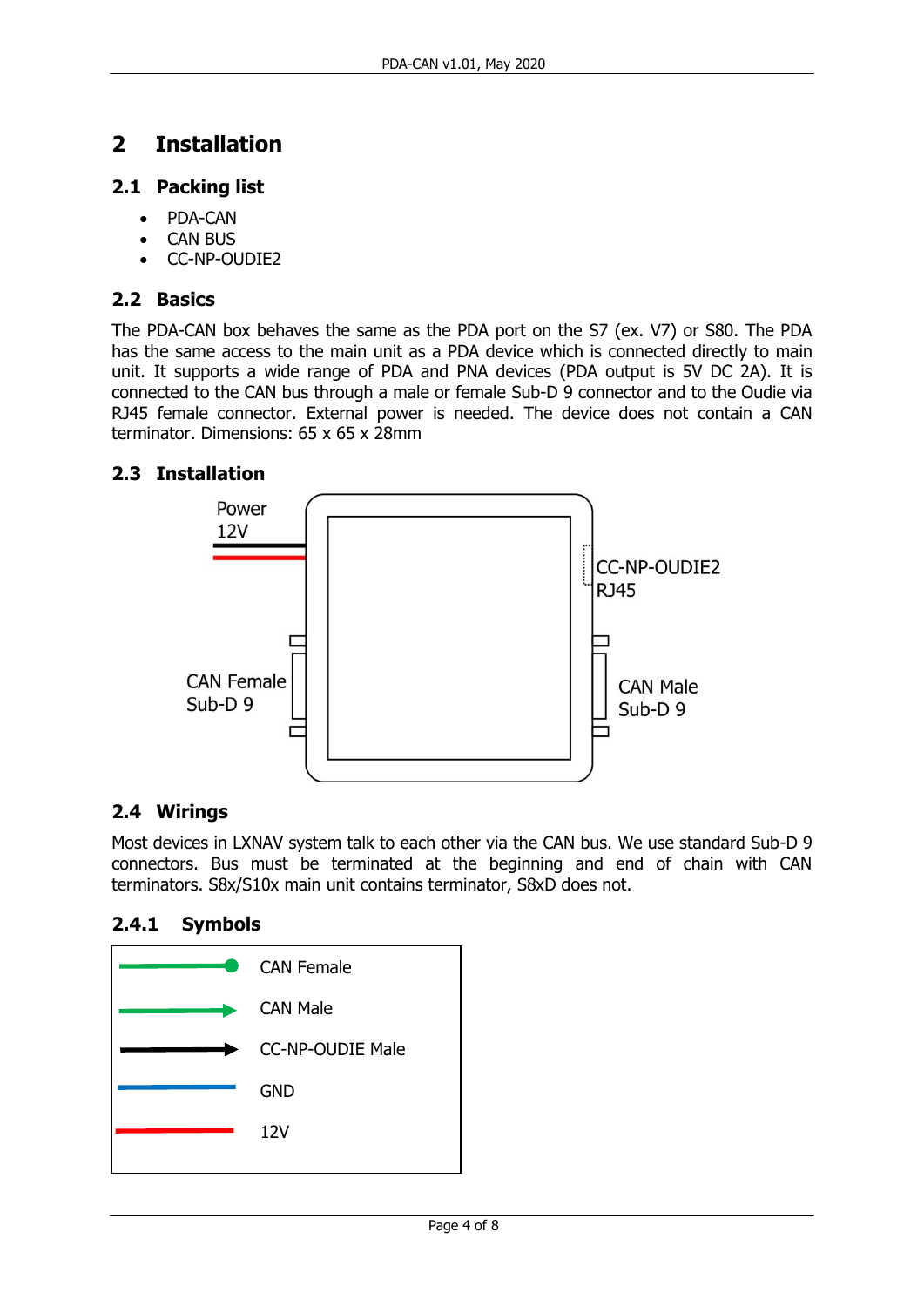<span id="page-4-1"></span><span id="page-4-0"></span>

module

Terminator | | OUDIE 2

PDA-CAN

12V

GND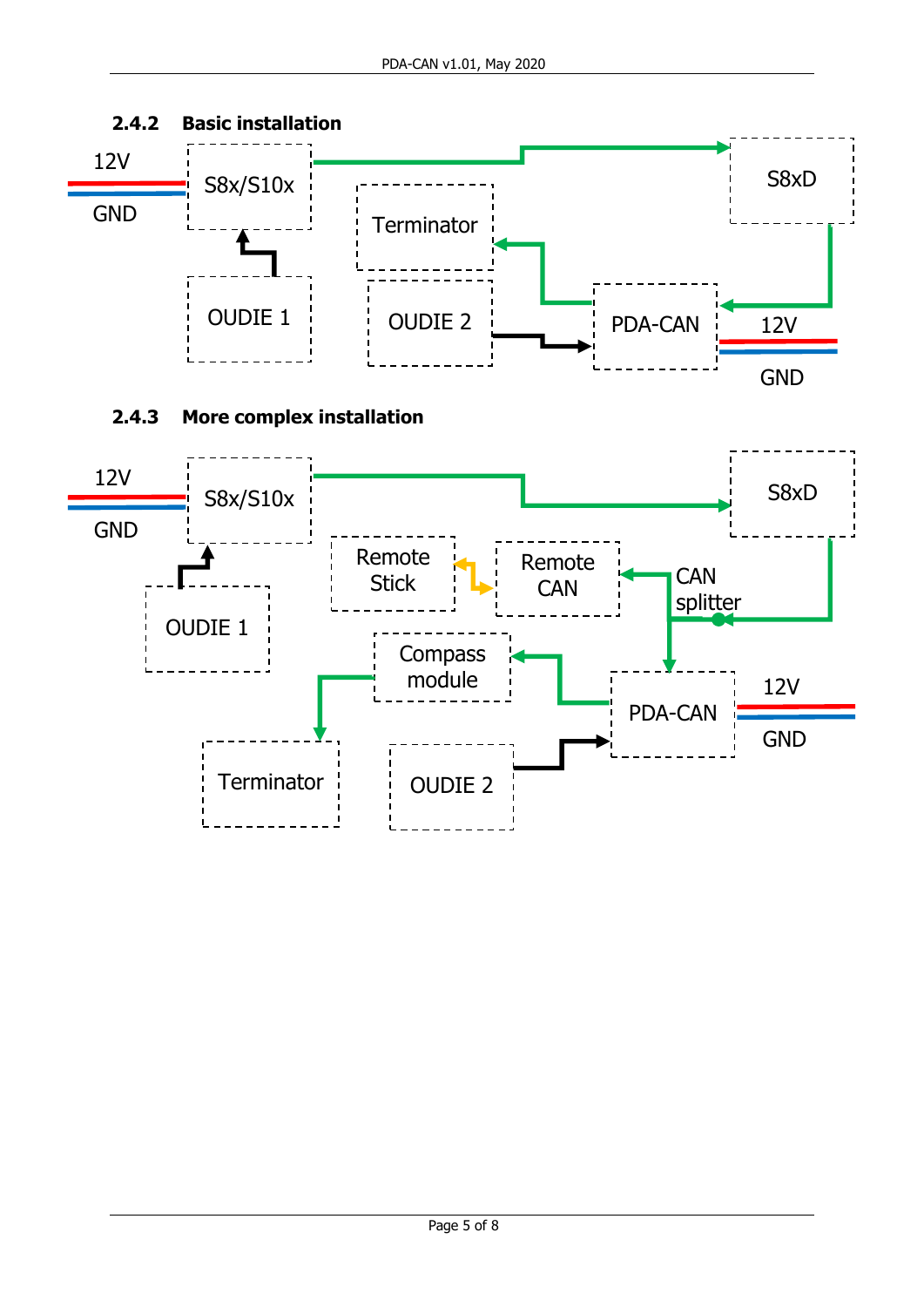# <span id="page-5-0"></span>**3 Firmware update**

Firmware updates of the LXNAV PDA-CAN can be easily carried out using PDA or PC. Please visit our webpage www.lxnav.com and check for the updates. You can also subscribe to a newsletter to receive news about all LXNAV products automatically.

#### <span id="page-5-1"></span>**3.1 Updating LXNAV PDA-CAN firmware using OUDIE**

Firmware update can be done with OUDIE version 4.20 or higher. You need **CC-NP-OUDIE1/CC-NP-OUDIE2** cable.



Be sure that PDA baud rate is set to 115200bps and S8x/S10x is powered on and connected to PDA-CAN. You can set OUDIE baudrate in Menu-Settings-Input under "Port Settings" button. Set port to COM4 and speed to 115200 baud rates. After configuration you must click OK to apply changes.



The easiest way to check, if communication between Oudie and S8x/S10x works, that you change MC setting on S8x/S10x and Oudie, then check that MC has changed on other side.

The procedure is following:

- 1. Download the latest firmware from http://www.lxnav.com/download/firmware.html and update tool. As of May 2020, latest firmware file is **App\_PCAN\_2.01.lxfw**.
- 2. Copy it to SD card (Oudie).
- 3. On OUDIE go into **Menu-Settings-Hardware**.
- 4. Under **Device** drop down list select **LXNAV V7,S7,S8x,S10x** and click **OK** to accept changes.
- 5. Go back to **Menu-Settings-Hardware**.
- 6. New button **Update V7…** appeared which must be clicked.
- 7. Choose application named **LXNUpdate.exe** (if SeeYou did not find that file, you must download it from our web site http://www.lxnav.com/download/firmware.html) Firmware files must be in same folder as LXNupdate.exe. LXNupdate will not work if in same folder is not copied also CelxV.dll.
- 8. SeeYou will close and firmware app will run.
- 9. Choose firmware file **App\_PCAN\_2.01.lxfw**, and set **Port** to **COM4** and **Speed** to **115200**.
- 10. Press **Update**.
- 11. Firmware will be updated by following sequence (loading firmware, discovering, synchronizing, programming)
- 12. Exit the program and restart vario unit.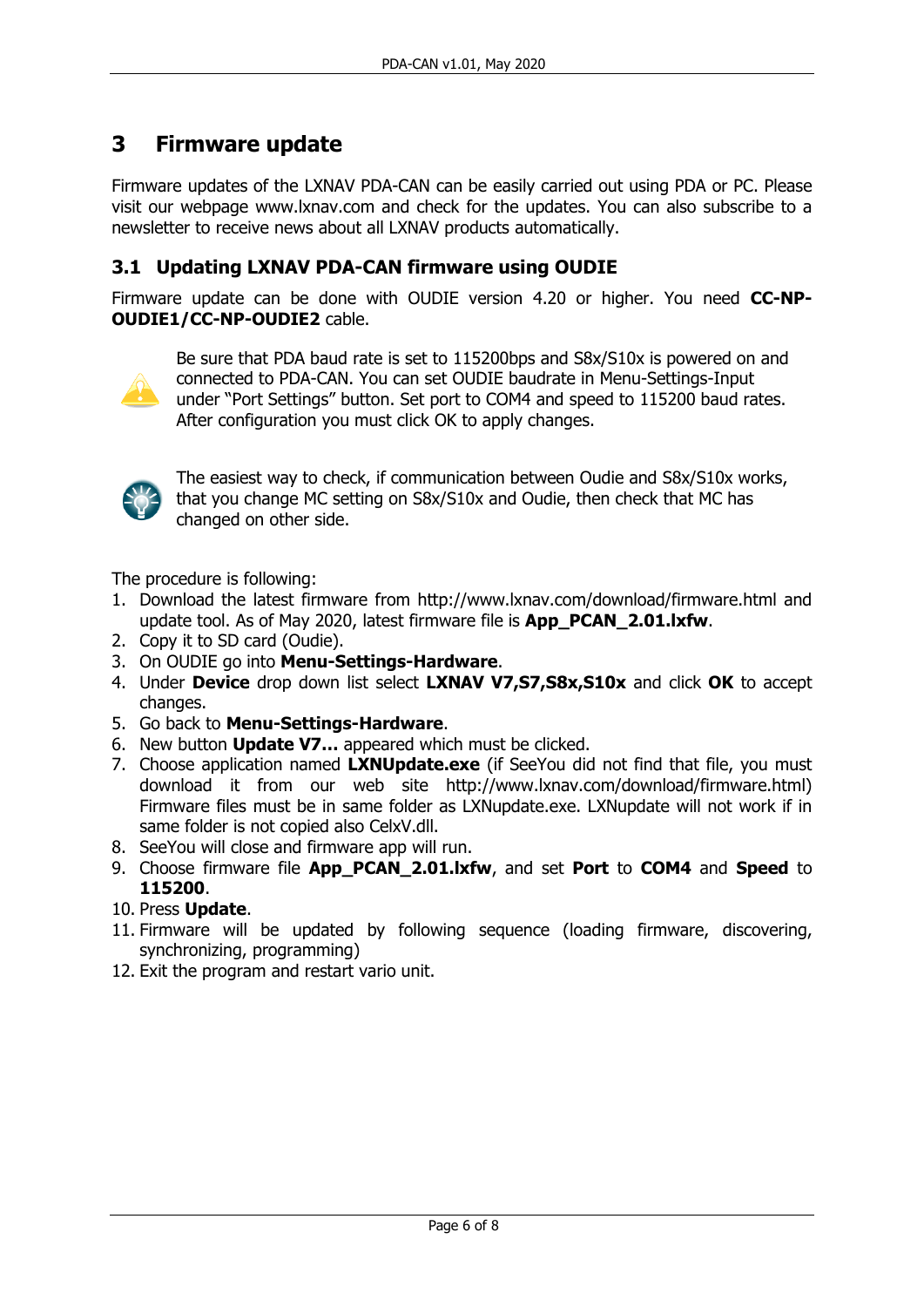## <span id="page-6-0"></span>**3.2 Updating LXNAV PDA-CAN firmware using PC**

Update procedure of PDA-CAN using PC is similar to procedure on OUDIE. You need CC-NP-232 cable and free serial port on your PC. If your PC has no serial ports, you can use USB to SERIAL converter.

- 1. Download the latest firmware and update tool from our web site, section downloads/firmware [http://www.lxnav.com/download/firmware.html.](http://www.lxnav.com/download/firmware.html) Firmware is compressed in a zip file. It consists of two files **App\_PCAN\_2.01.lxfw**.
- 2. Unpack file to one folder and run **FlashLoader485App.exe** (PC update tool).
- 3. Choose firmware file **App\_PCAN\_2.01.lxfw.**
- 4. Choose correct **Com port** and **Baudrate** (**115200bps**)
- 5. Press **Flash** button. If update starts, you will see a progress. On PC and on S8x/S10x.



If S8x/S10x gives you message "Flash integrity failed" it means that firmware update was not successful and need to be repeated. If the menus are still working behind the message screen, you must repeat update with "**App\_PCAN\_2.01.lxfw**".

#### <span id="page-6-1"></span>**3.3 Get in contact with us**

In case you have difficulties understanding, installing, updating or you discovered a bug or an error in the manual please send us an email to  $info@lxnav.com$  or call us  $+386$  592 33 400.

Visit our webpage regularly for free updates and new help files.